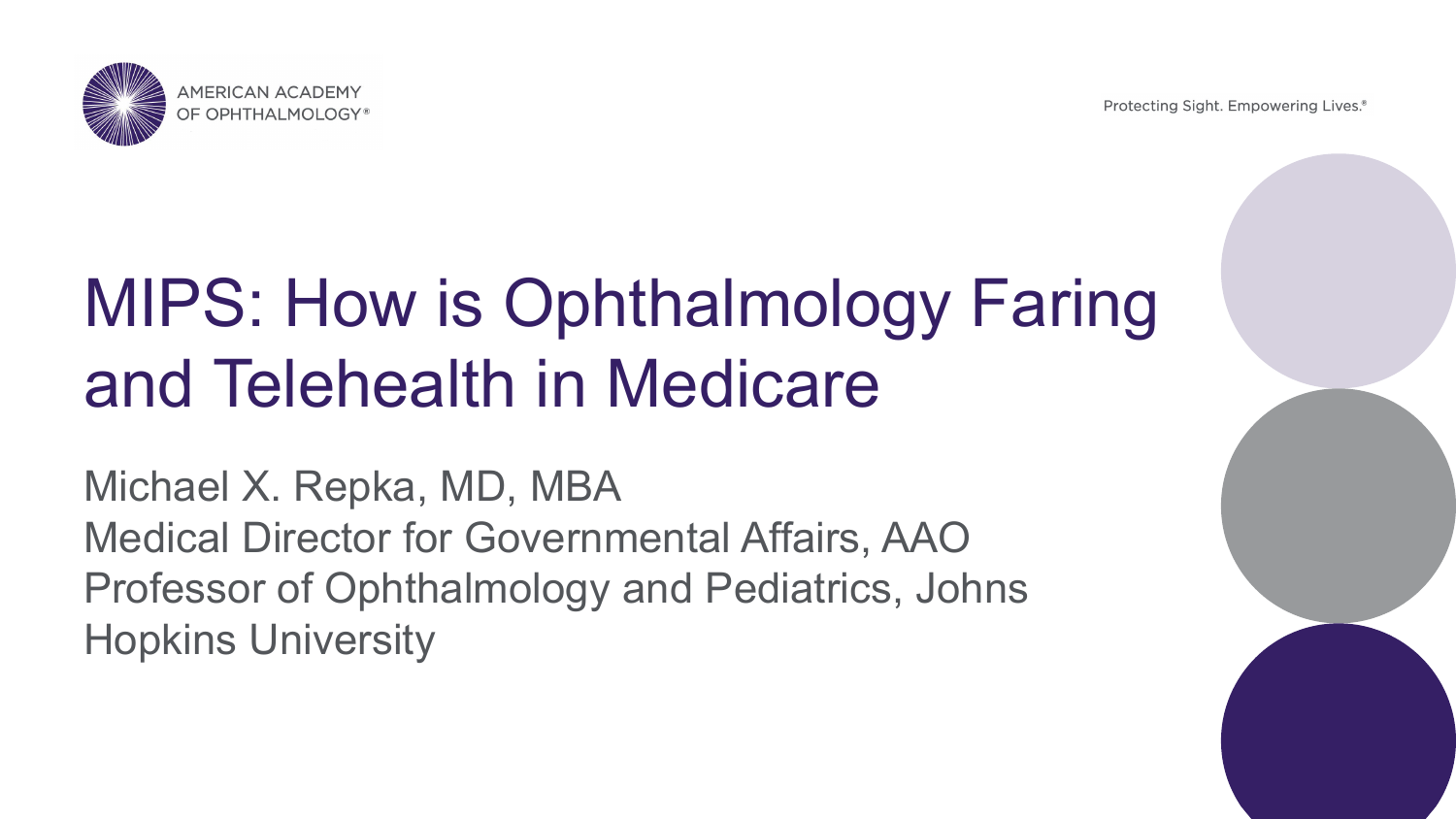

#### **Disclosures**

• I have no relevant financial interests or relationships to disclose.

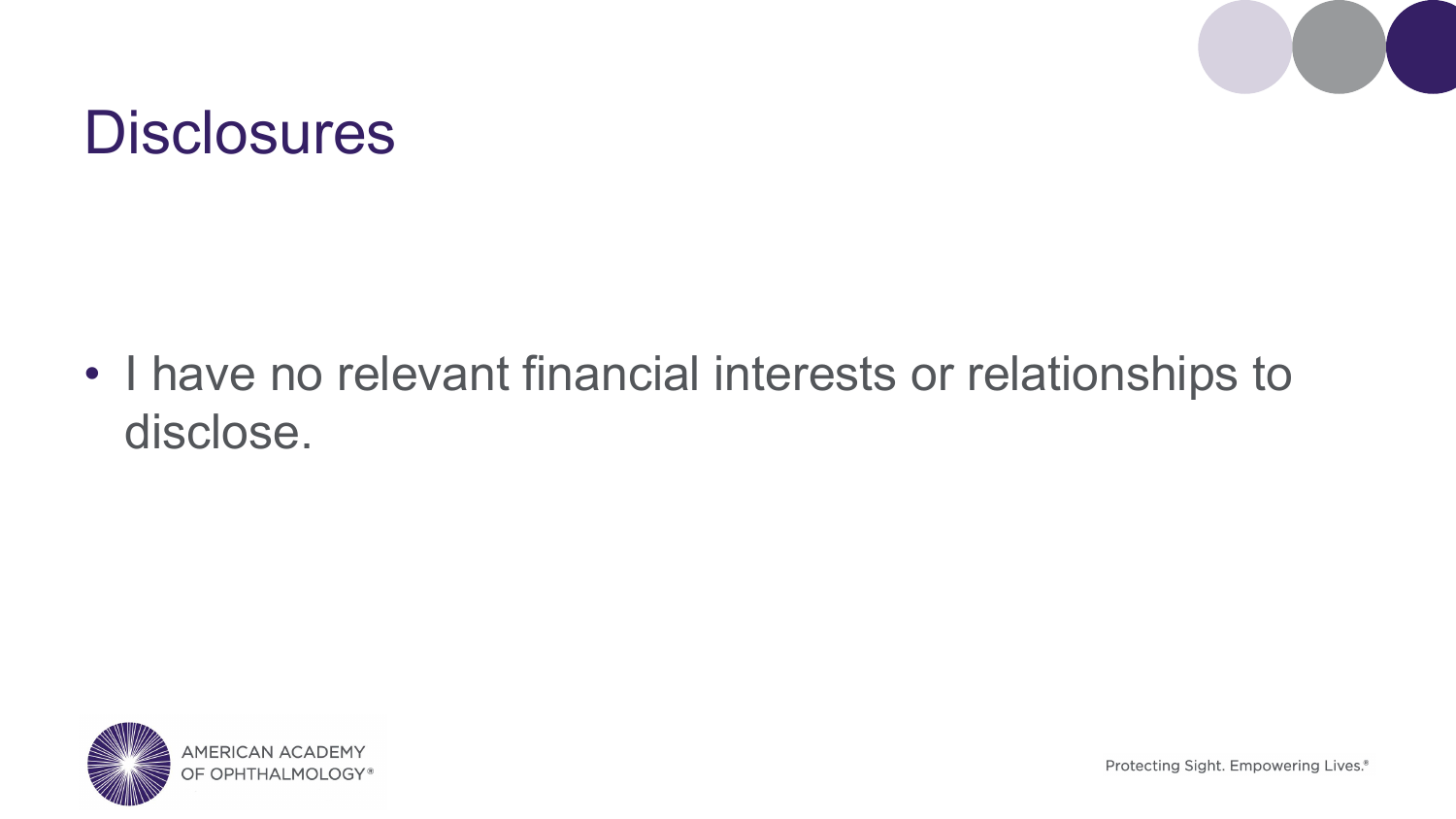

# Quality Payment Program (QPP)

- QPP Offers 2 Programs for Reimbursement under Medicare Part B
	- o 1) Merit-based Incentive Program System (MIPS)
	- o 2) Advanced Alternate Payment Model (APM)

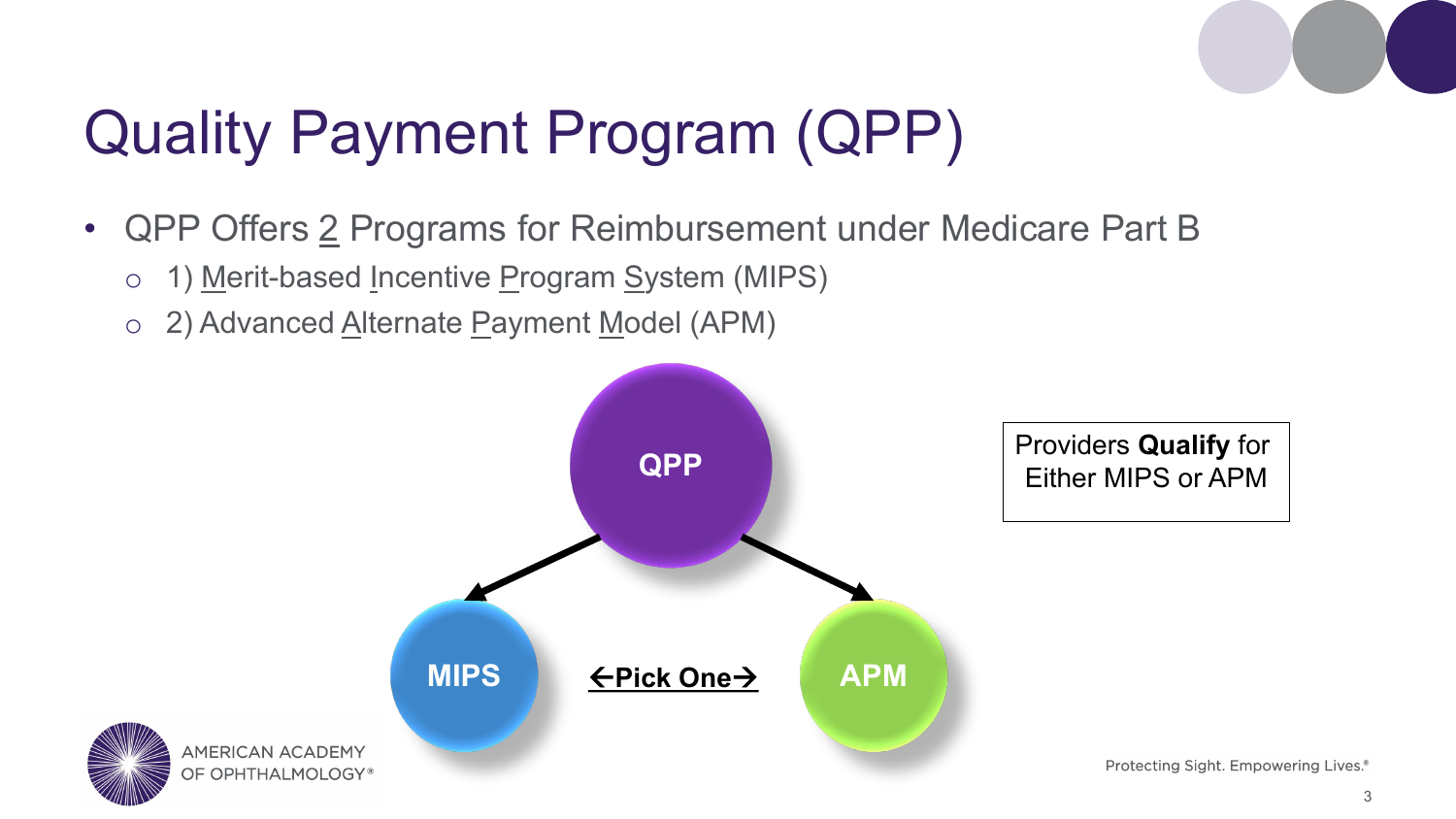

# MIPS Payment Adjustments

- Payment
	- o Baseline: Standard FFS payments
	- o Adjustment two years after measurement:
		- **Upward/Neutral/Downward**
		- Maximum adjustments  $(\pm 4\%, \pm 5\%, \pm 7\%, \pm 9\%)$
		- Partial or full adjustment, based on **Final Score**
	- o MIPS payment adjustments are applied to services provided under Part B
- Budget neutral: Losers\$ = Winners\$
- Extraordinary performance pool o \$500M for 5 years (2019-2023)

#### **MIPS Payment Adjustments**





Protecting Sight. Empowering Lives.®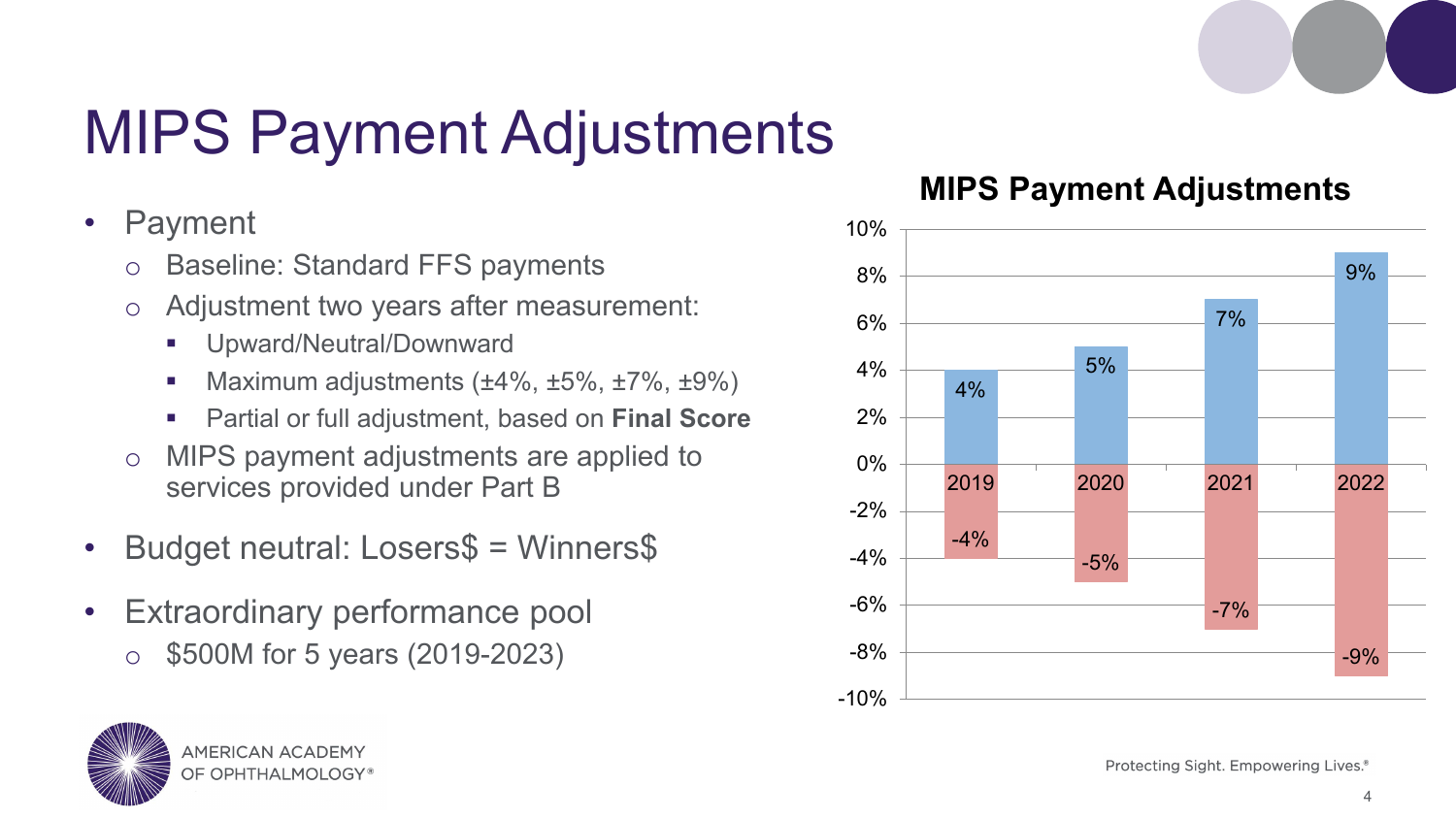### MIPS 2017 Performance

- Winners tend to participate
- Losers (opt into advanced APMs if they can) retirees, solos and small, rural
- 4% in penalty avoidance is worth in 2019 about \$18,600 per ophthalmologist o approximately \$186M for ophthalmologists electronically integrated with IRIS.
- Ophthalmology is expected to be among the highest recipients of positive adjustments in 2019 and 2020, but bonuses are/will be low

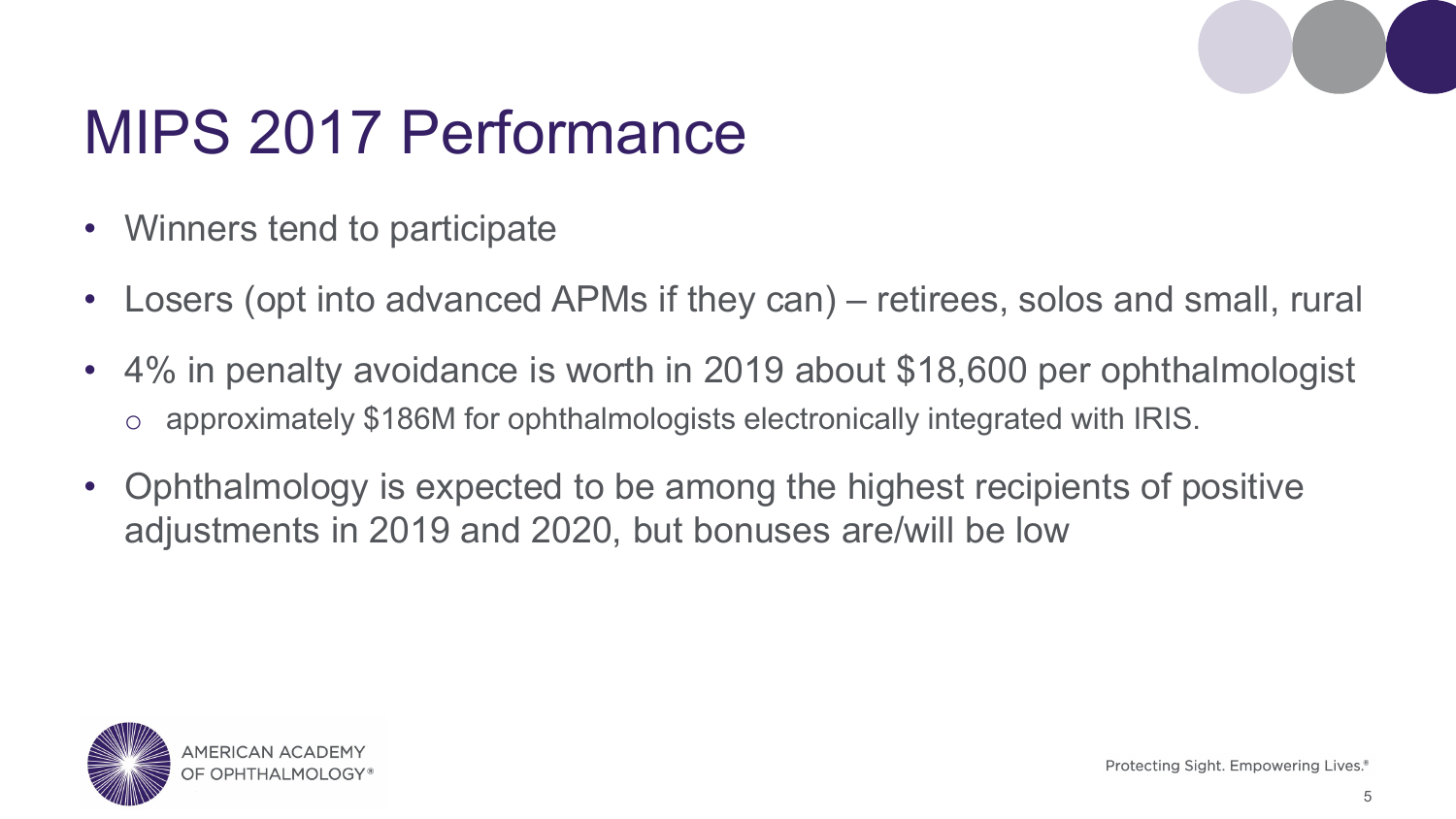## MIPS Bonuses - 2019

- Maximum 2019 Bonus =  $1.88\%$  if less than exceptional (<70 pts) =  $0.20\%$ or less
	- o This factor applies to all Part B service claims, but not drugs
	- o 71% were exceptional, 22% in small bonus range, 2% neutral, 5% penalized
- Participate to avoid the penalty; not for a large bonus or even the advertised bonus
	- o Recall potential bonus was up to 22%
	- o Do not overspend to comply

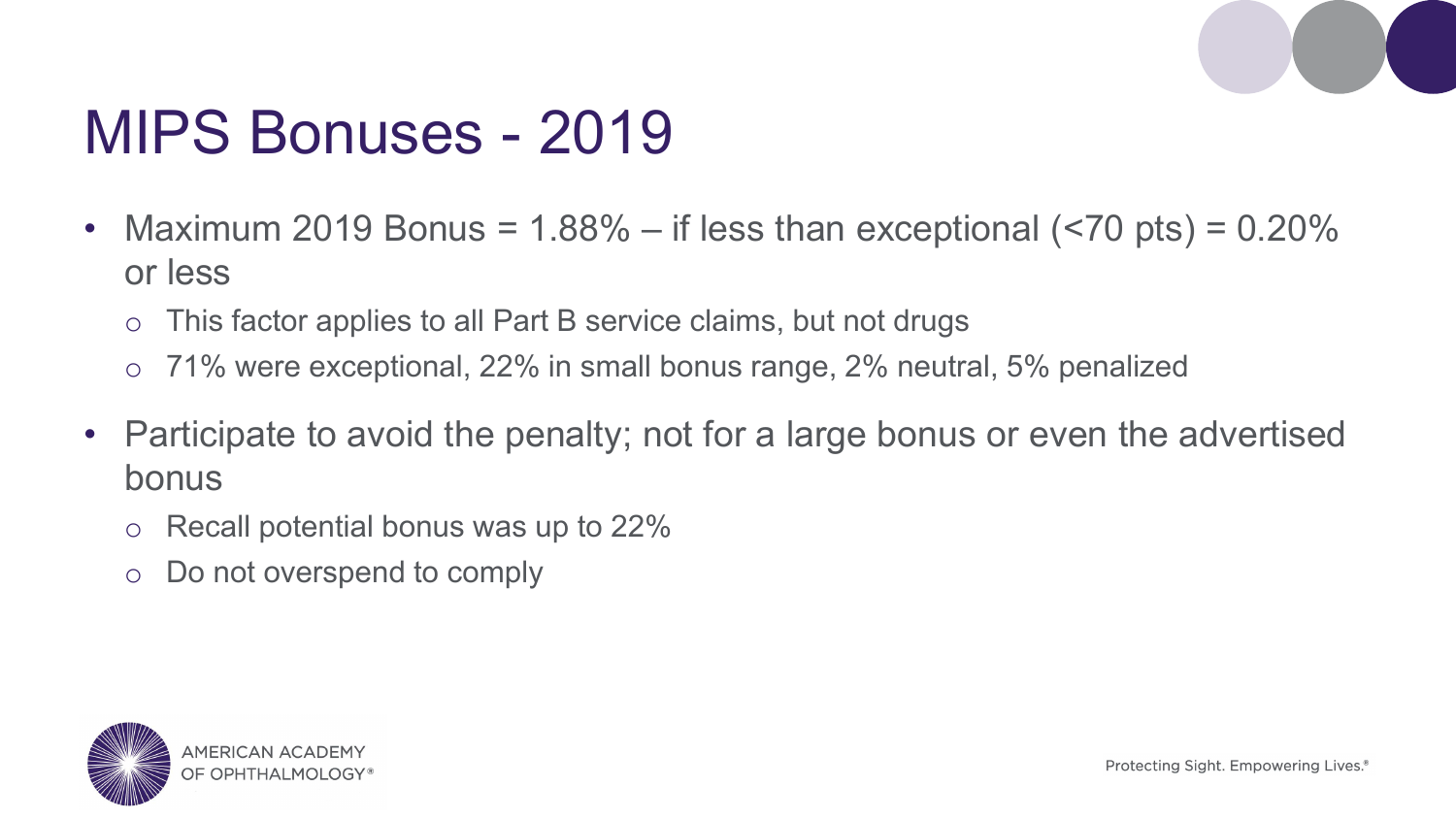# Year 1 (2017) Performance

- 93% of all participants get bonus
- Many scores at nearly 100
	- $\circ$  Median = 89
	- o Large groups did well
	- o 1 in 5 small practices will be penalized
- This factor will be applied to all service claims, but not Part B drugs in 2019
- 10% of EPs receive 5% APM bonus
- Johns Hopkins Performance (before reset)
	- 2017 Measurement Year Performance

atus

- $-$  Score-99.99 (of 100)
- 2019 Payment Adjustment- +2.02 %
- Exceptional Performance Bonus-TBD



Protecting Sight. Empowering Lives.®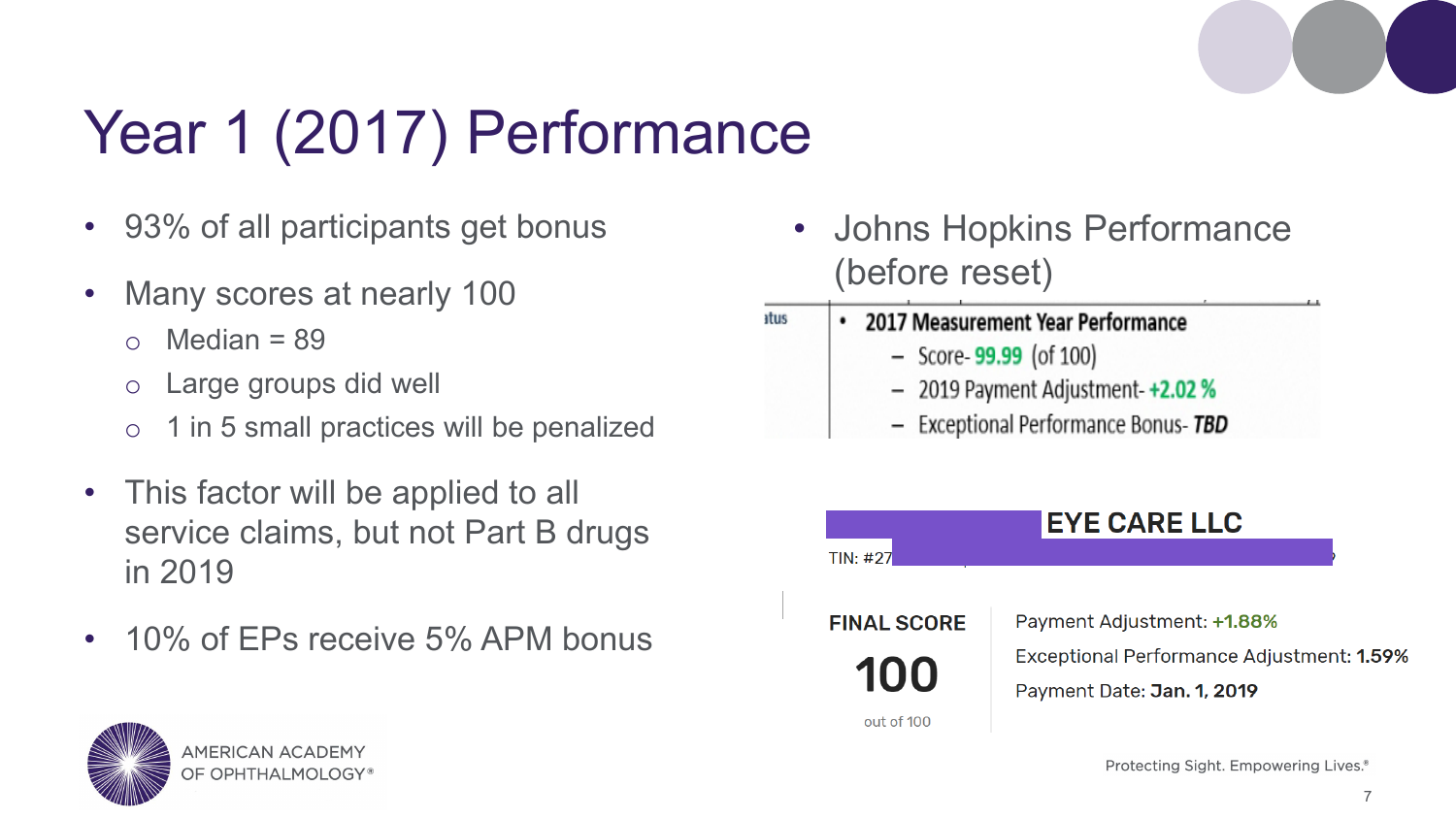

#### MIPS Scores by Size and Location



Navathe et al. Findings And Implications From MIPS Year 1 Performance Data. Health Affairs Blog, January 18, 2019



**AMERICAN ACADEMY** OF OPHTHALMOLOGY®

Protecting Sight. Empowering Lives.®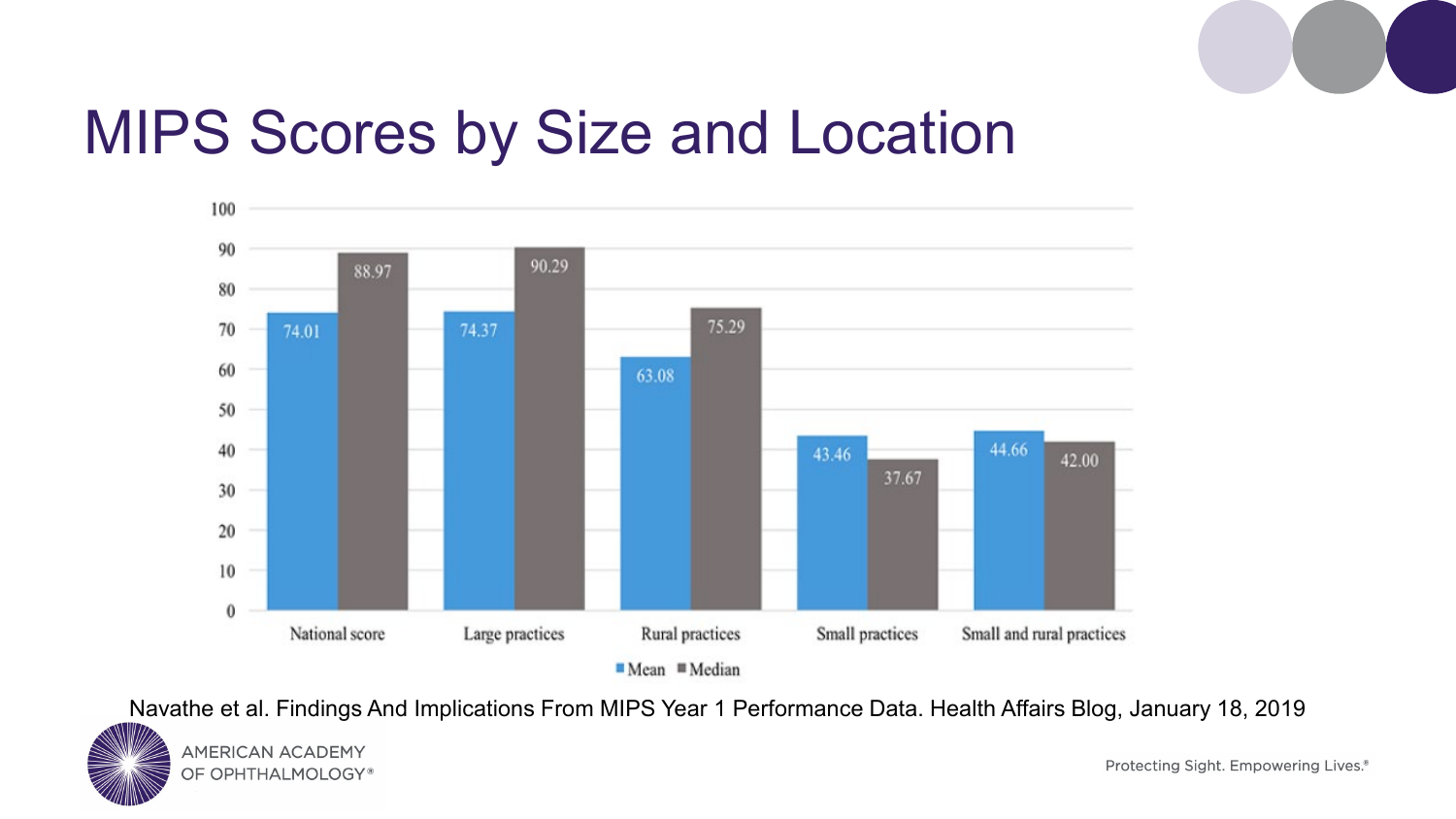

## MedPAC + MIPS = Political Uncertainty

- MedPAC voted 14-2 advising Congress to eliminate MIPS; and
- Establish a "new" voluntary value program (VVP) in FFS Medicare
	- o Clinicians can elect to be measured as part of a voluntary group
	- o Qualify for value payment based on group performance on population-based measures
	- o Payment increases offset by payment decreases (winners and losers)
	- o \$500MM yearly MIPS exceptional performance bonus funds available (\$3B total)
	- o Budget-neutral, assuming funds are reinvested in Medicare clinician payment
	- o Administrative costs to create voluntary group
	- o Reduced clinician reporting burden
	- o No impact on access to care



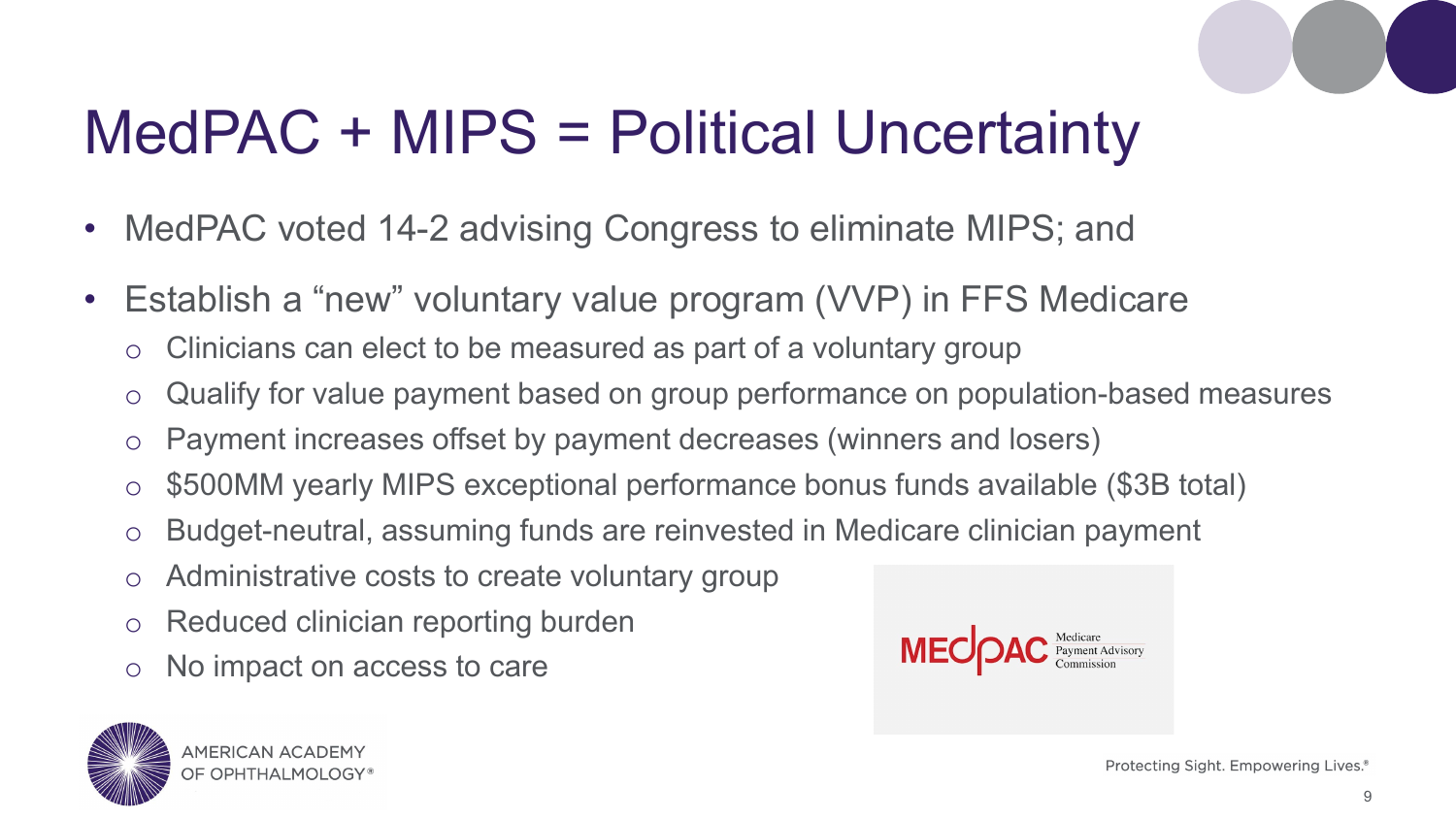

#### MIPS in the Future

- For performance year two (2018) data submissions are due January 31, 2019
	- o Smaller bonuses anticipated in 2020 (per CMS)
		- 93% of ophthalmologists expected to be neutral or positive 1.4% among the highest specialties (\$82M – \$6885 per eligible eyeMD)
- Maximum bonus estimated in year 3 to be higher = 4.7% (about like an APM) (analysis in Health Affairs)

CMS – 5522 –FC Navathe et al. Findings And Implications From MIPS Year 1 Performance Data. Health Affairs Blog, January 18,2019



MERICAN ACADEM`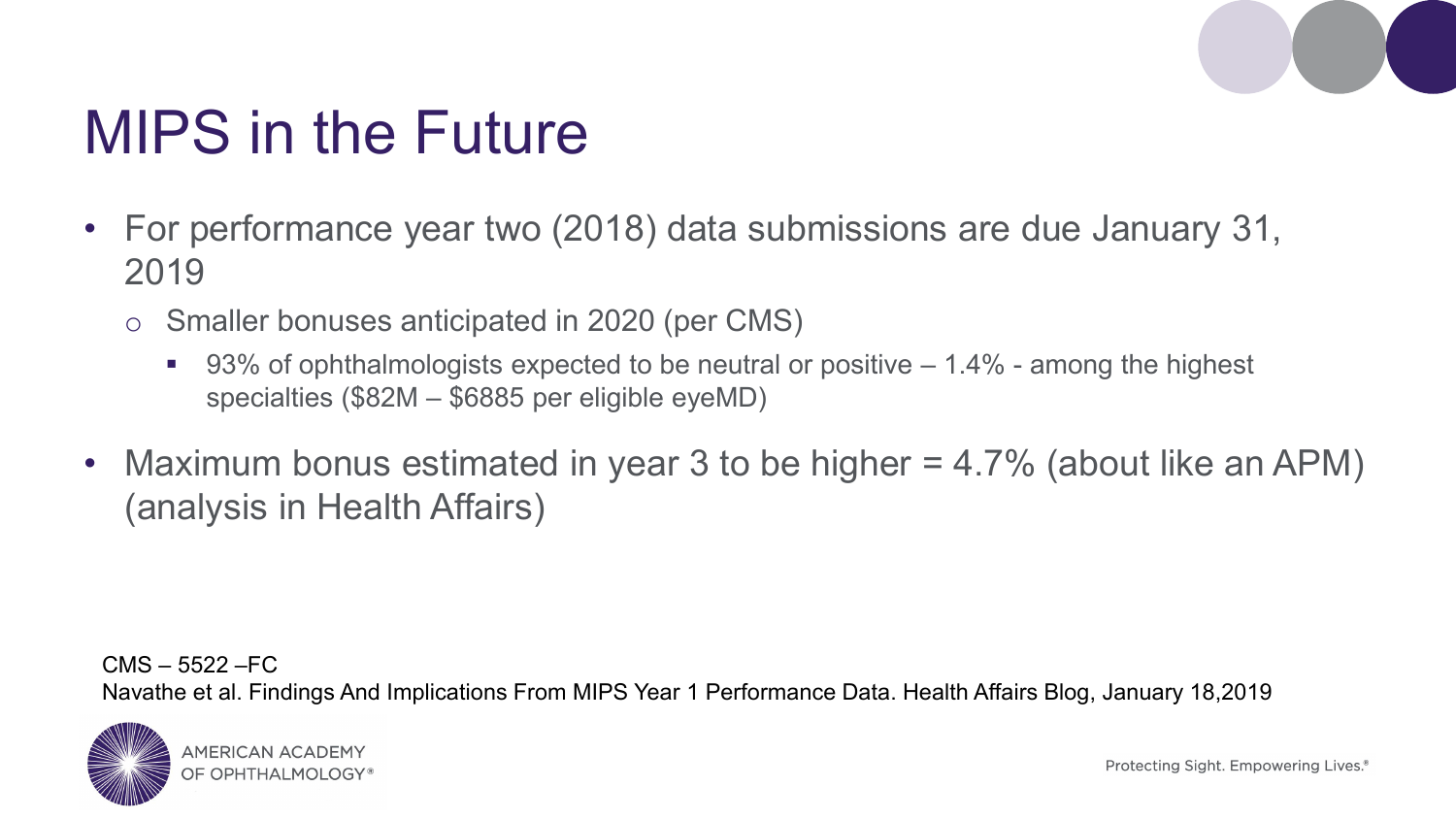

## 2019 MIPS Performance Scoring

- The MIPS Score is the sum of the weighted Category Scores
	- o Score of 30 points required to avoid a penalty
	- o Between 30 points and 80 points, clinicians can earn a small bonus
		- **MIPS** is budget-neutral, so the sum of these bonuses cannot exceed the sum of penalties
	- o At or above 80 points, clinicians earn an exceptional performance bonus



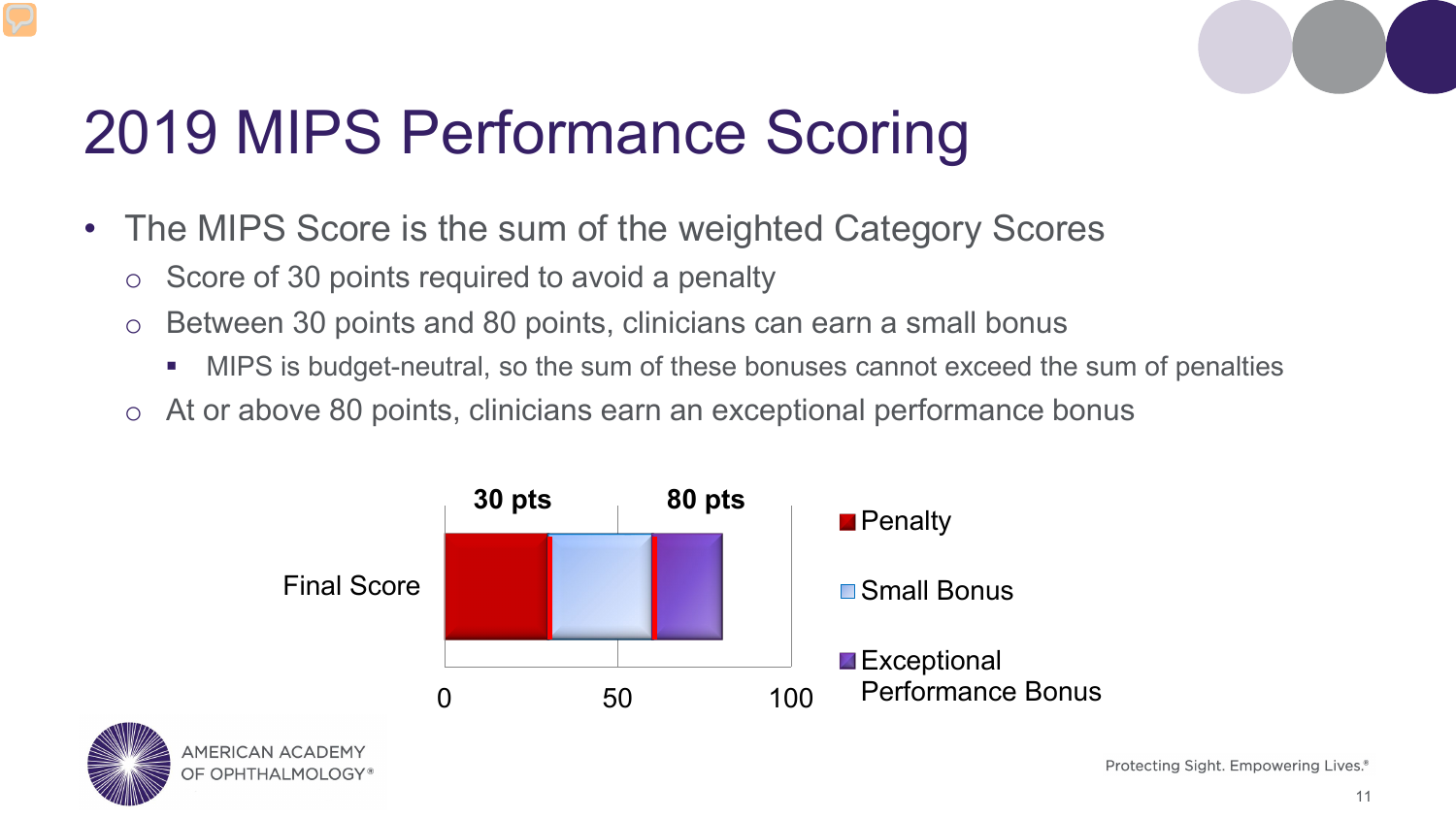

# MIPS Eligibility

#### • **2019 Exclusions**

- 1. Low-Volume Threshold Increased:
	- Clinician bills Medicare Part B no more than \$90,000; OR
	- Clinician sees 200 or fewer Medicare patients; OR
	- Clinician has 200 or fewer services
	- But can opt in if exceeds one of the criteria.
- 2. New Medicare Provider and APM Participation remain the same.

New classes of providers added (PT, OT, SW, Clin Psych)

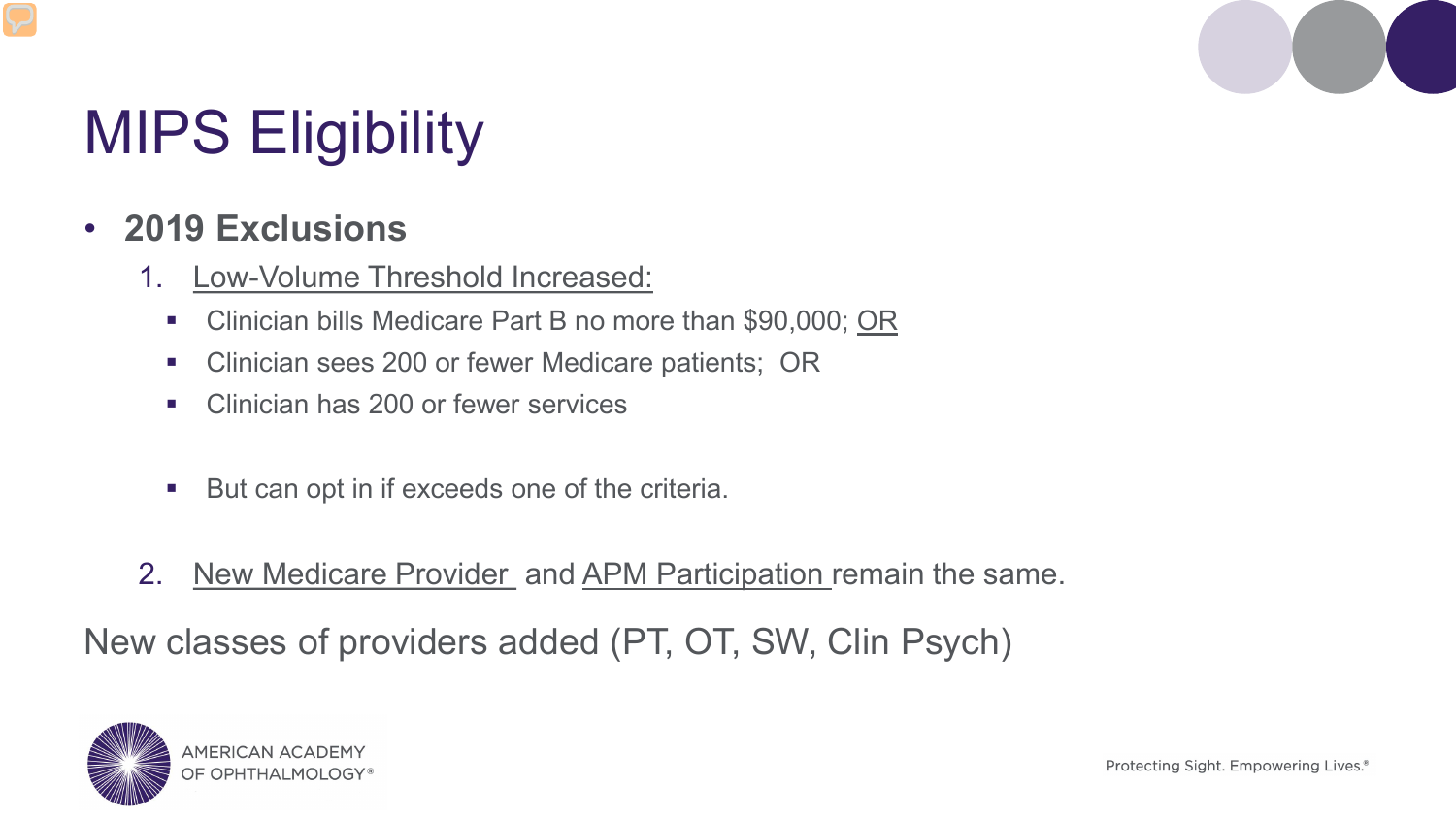

## Merit-based Incentive Payment System

#### Performance Category Weights

| <b>Legacy Program</b> | <b>New Category</b>                                                               | <b>Score</b><br>Weight<br>2017 | <b>Score</b><br>Weight<br>2018 | <b>Score</b><br>Weight<br>2019 |
|-----------------------|-----------------------------------------------------------------------------------|--------------------------------|--------------------------------|--------------------------------|
| <b>PQRS</b>           | <b>Quality</b>                                                                    | 60%                            | 50%                            | 45%                            |
| <b>MU</b>             | <b>Advancing Care Information (ACI)</b><br><b>Promoting Interoperability (PI)</b> | 25%                            | 25%                            | $25\%$ *                       |
| (None)                | <b>Improvement Activities (IA)</b>                                                | 15%                            | 15%                            | 15%                            |
| <b>VBM</b>            | <b>Cost</b>                                                                       | $0\%$                          | 10%                            | 15%                            |

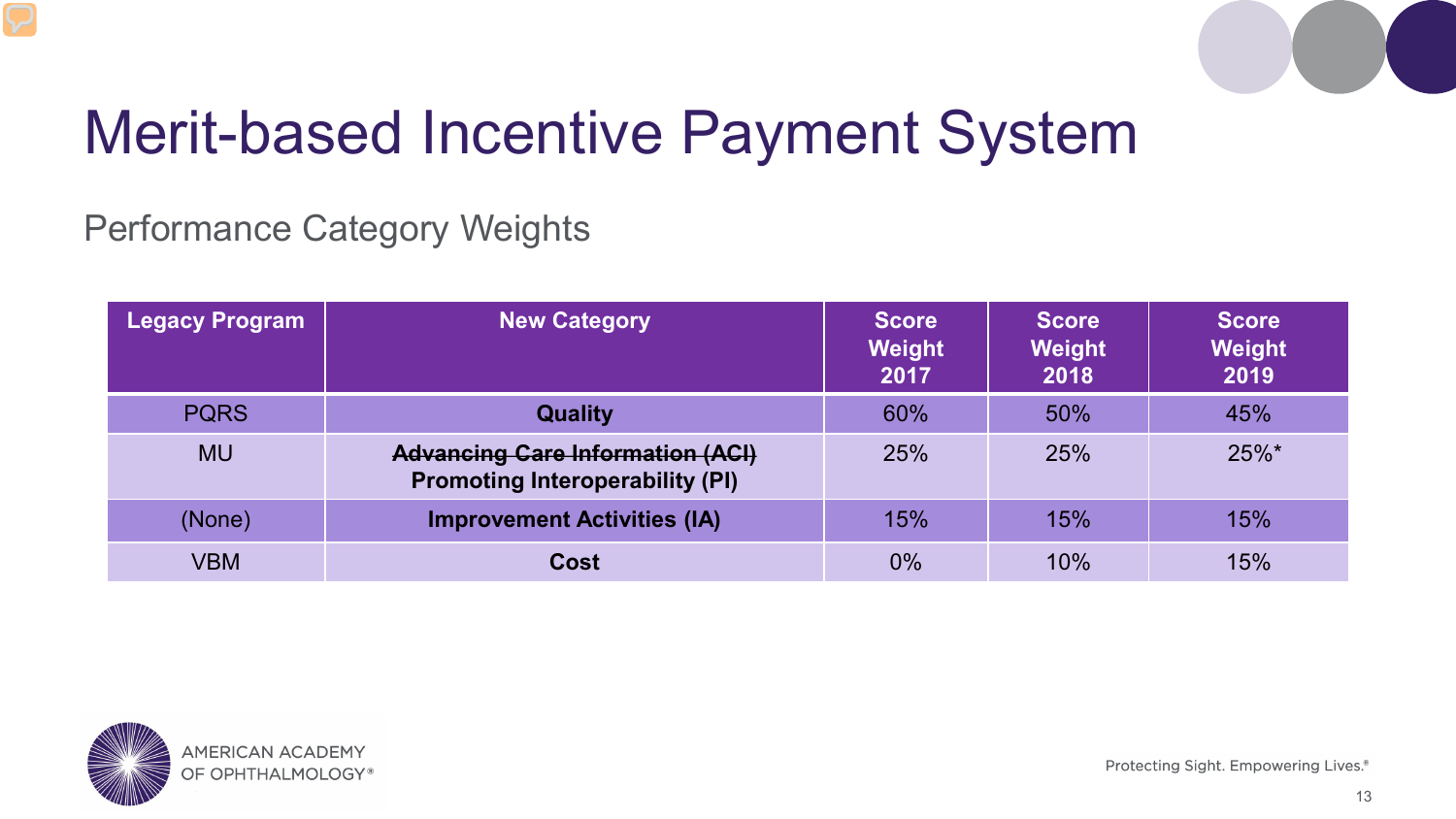### 2019 Medicare Physician Payment Final Rule

- Increases coverage of Telehealth services
	- o Electronic check in visit
	- o Review of patient furnished images
	- o Physician to physician consultation
	- o More codes eligible for coverage with -95 modifier
- Streamlines documentation requirements
- For 2021 suggestion to collapse EM levels 2-3-4 into a single payment
	- o AMA CPT/RUC racing to create the codes for this system

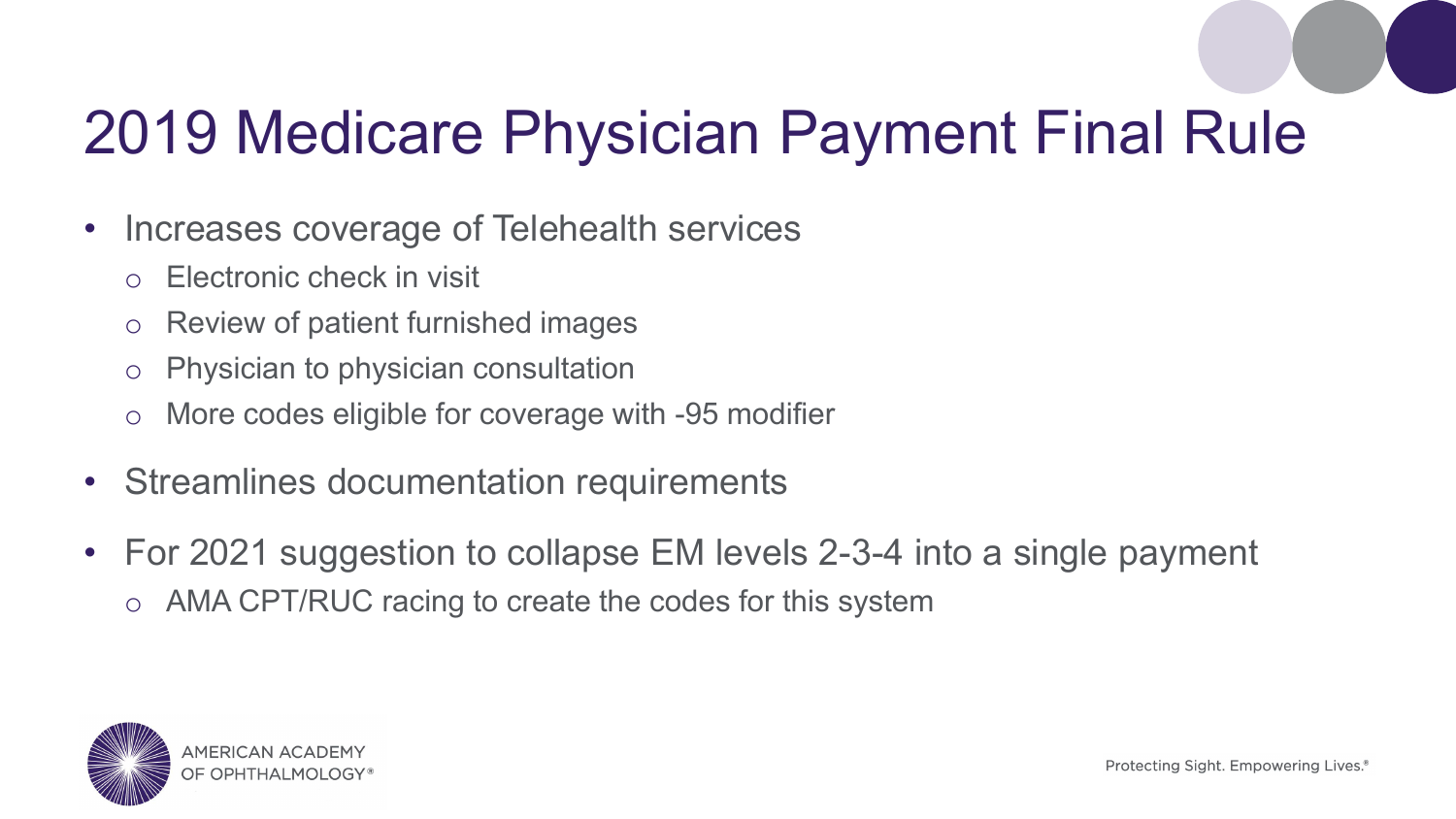

## 2019 Medicare Rule from CMS

- Change in direction
	- $\circ$  Reinterpret the telehealth regulations in sec 1834(m) of the ACT to allow more telehealth services coverage if those services do not like face to face office visits
- Telehealth To increase access to communications technology
	- o Brief Communication Technology-based Service, e.g. Virtual Check-in (HCPCS code G2012) (~\$13)
	- o Remote Evaluation of Recorded Video and/or Images Submitted by the Patient (HCPCS code G2010) (~\$15)
	- o Internet Consultation (CPT codes 99451 (\$37), 99452, 99446 (\$18), 99447 (\$38), 99448, and 99449 (\$73)

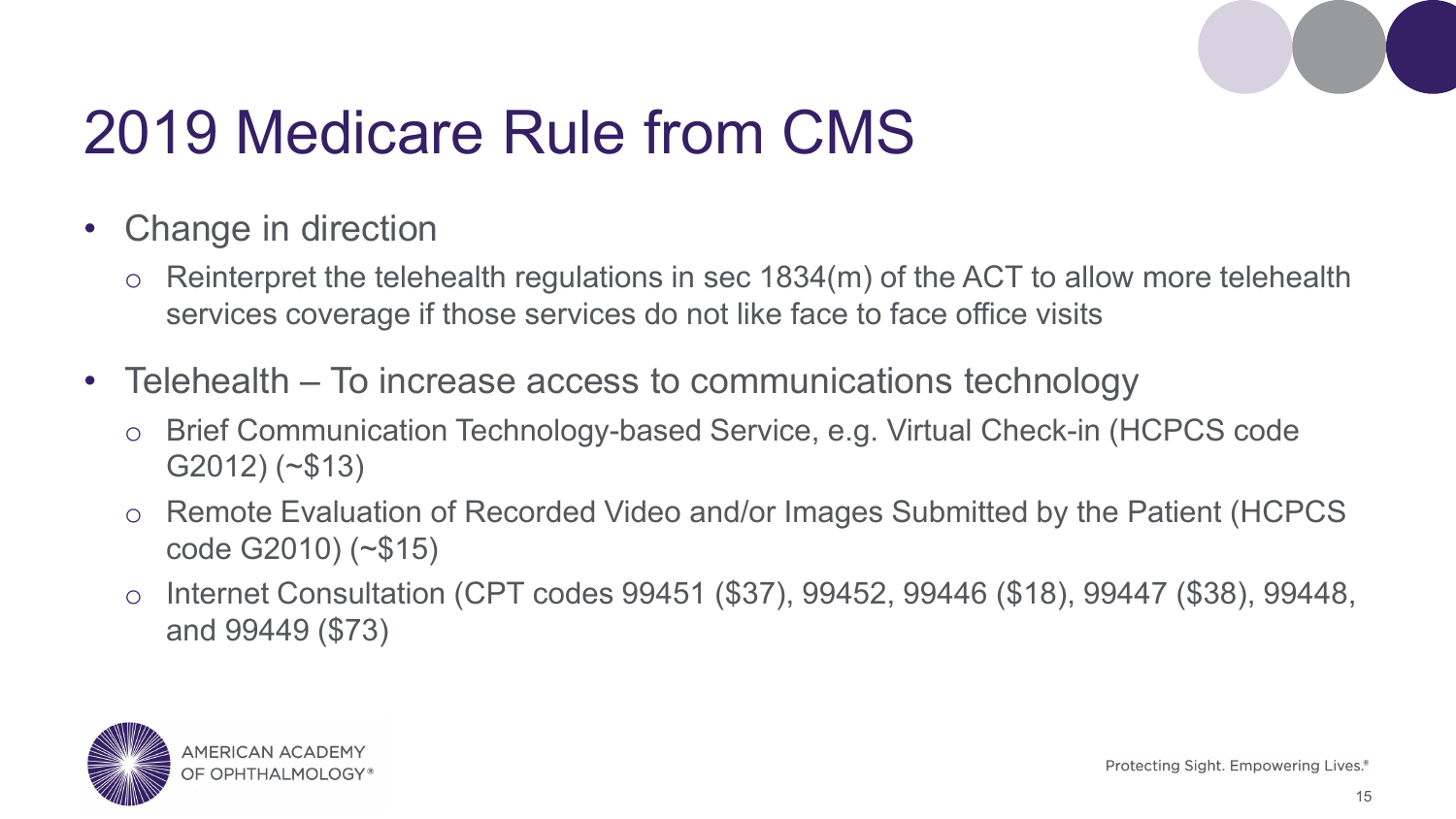# Diabetic Vision Loss and Blindness Prevention Act (H.R. 6639)

- Introduced by Reps. Tom Reed (R-NY) and Terri Sewell (D-AL) in July 2018
- Goal is to expand access to digital retinal imaging with remote interpretation under the Medicare program – which Academy supports
- Legislation would have mandated the use of a specific CPT code, 92250
	- o 92250 developed for an office-based procedure that involves additional physician work/direct interaction between the physician and patient
	- o CPT codes (92227 or 92228) developed for instances when imaging is done at one site and readings are performed by a provider at a different location
- No companion bill in Senate
- No action taken in the 115<sup>th</sup> Congress/Work with sponsors on alternative approach for 116<sup>th</sup> Congress

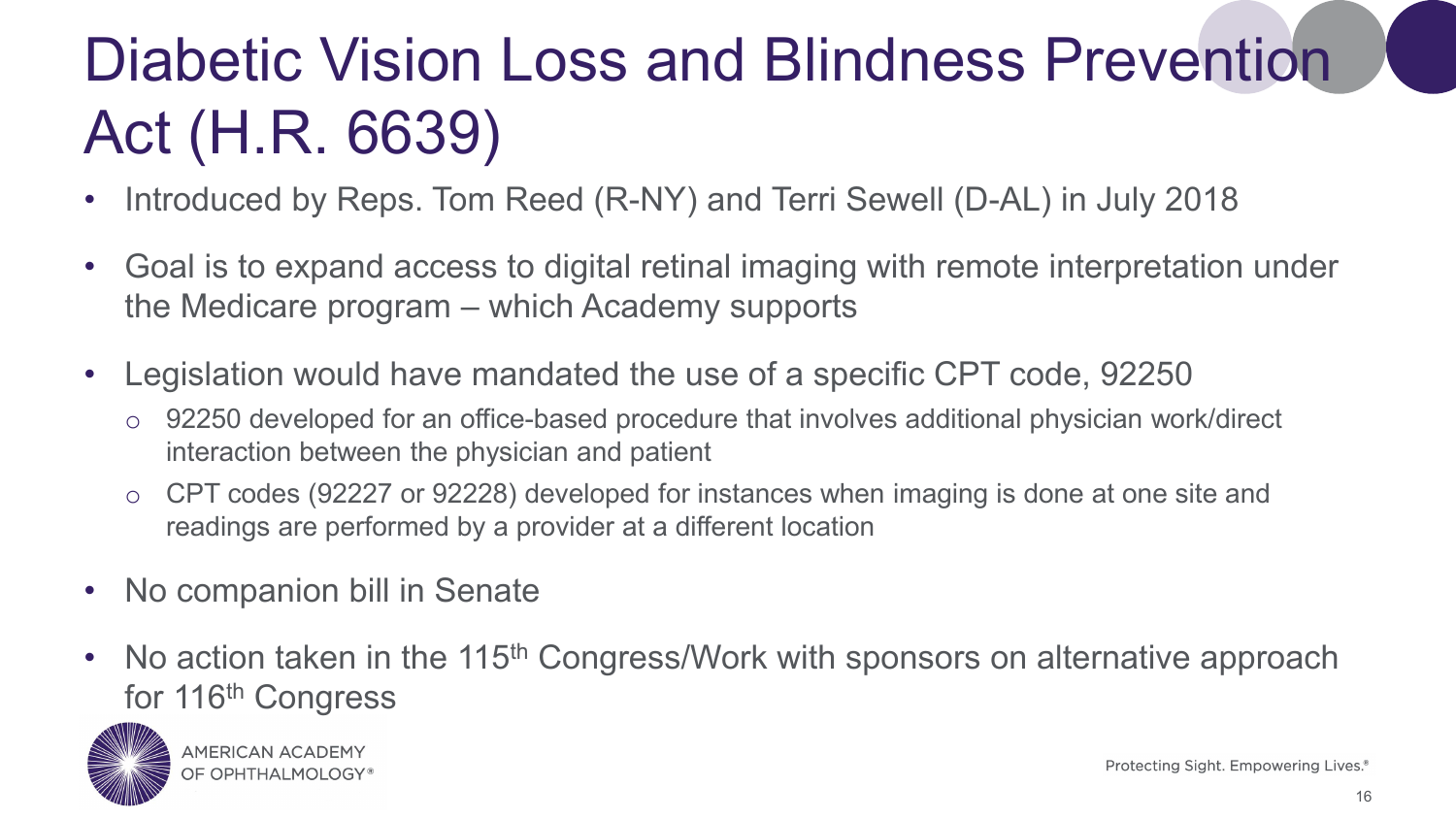#### Screenings for Eye Evaluation, Monitoring, Observation, Review, and Examination (SEE MORE) Act (S. 3751)

- Introduced by Sen. Bob Casey (D-PA) and Sen. Chuck Grassley (R-IA) in December 2018
- Goal to expand the use of telehealth services for remote imaging for chronic eye disease:
	- o Lifts existing Medicare originating site requirements on telehealth services;
	- o Applies to FDA-approved ocular imaging techniques and technologies, including artificial intelligence technologies; and
	- o Requires a report to Congress after 5 years on the utilization of these services, health outcomes, and specialty referral rates
- No companion bill in House
- No action taken in 115<sup>th</sup> Congress/Expect reintroduction in 116<sup>th</sup> Congress